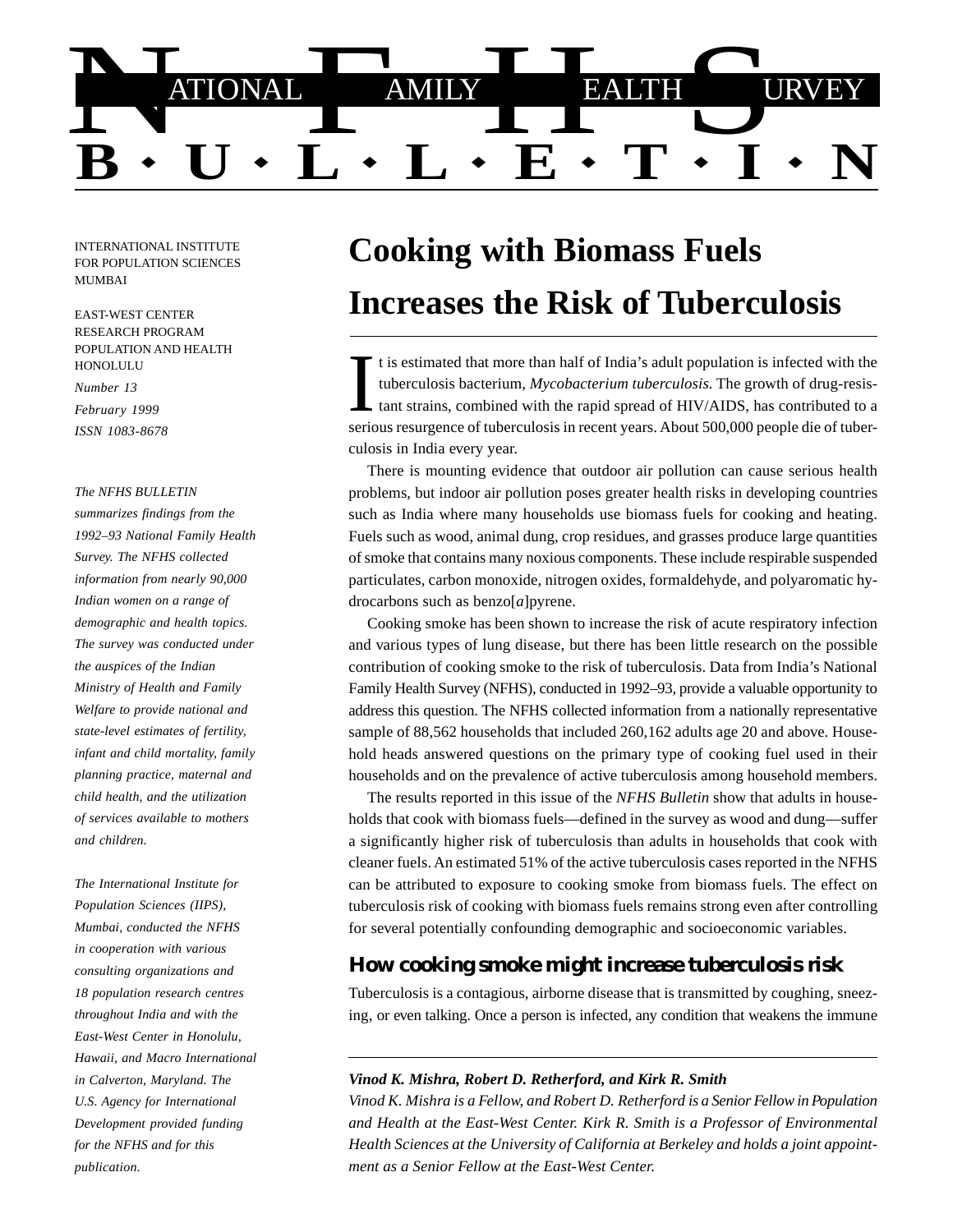system can trigger the development of active tuberculosis.

According to the NFHS, about threequarters of Indian households rely primarily on biomass fuels for cooking. Cooking is often done under poorly ventilated conditions using inefficient stoves that produce a great deal of smoke. Such stoves are often no more than a pit, a *chulha* (ushaped construction made of mud), or three pieces of brick. To a considerable extent, life revolves around the cooking area, and women, in particular, spend much of their time exposed to cooking smoke.

Although research is not available that links cooking smoke directly with tuberculosis risk, there is some evidence that tobacco smoke, which is also biomass smoke, is a risk factor for tuberculosis. Passive cigarette smoke has been linked to increased risk of tuberculosis in children, and cigarette smoking has been shown to render tuberculosis treatment less effective.

Cooking smoke has been shown to compromise important pulmonary immune defense mechanisms in laboratory animals. Benzo[*a*]pyrene, a known carcinogen, is found in large quantities in cooking smoke from biomass fuels. There is evidence that exposure to benzo[*a*] pyrene, and to other polyaromatic hydrocarbons also found in biomass smoke, can depress immune system responses in both animals and humans.

Cooking smoke might increase the risk of tuberculosis by reducing resistance to the initial infection, by promoting the development of active tuberculosis in people who are already infected, or both. Cooking smoke also tends to increase coughing, which could contribute to the spread of infection.

## **What the NFHS measured**

The NFHS asked several questions on the current health status of household mem-

bers, including the prevalence of active tuberculosis. The household head or another knowledgeable adult in the household reported on the status of each household member. No effort was made to test for tuberculosis clinically. This analysis focuses on adult household members age 20 and above—because prevalence of active tuberculosis in India is much higher in adults than in children or adolescents.

Exposure to cooking smoke is measured indirectly by the primary type of cooking fuel used in the household. The NFHS classifies cooking fuel into nine types—wood, dung, charcoal, coal/coke/ lignite, kerosene, electricity, liquefied petroleum gas, biogas, and a residual category of other fuels. The survey does not include a separate category for crop residues, although these are an important source of cooking fuel in India. Most households that use crop residues as their primary cooking fuel appear to be classified as using wood because very few households (2%) fall in the residual category of 'other fuels'.

In the analysis, the various cooking fuels are grouped into two categories—biomass fuels (wood or dung) and cleaner fuels (charcoal, coal/coke/lignite, kerosene, electricity, petroleum gas, or biogas). The small category of 'other fuels' is excluded. Coal/coke/lignite can be highly polluting when first ignited, but they are classified as cleaner fuels in this analysis. In India these fuels are normally used in portable stoves that are ignited outdoors and are only brought indoors after the fire is burning more cleanly. Biomass fuels, by contrast, are normally used indoors in stationary stoves that require regular feeding, resulting in the continuous release of smoke.

Because several demographic and socioeconomic factors may also affect the prevalence of tuberculosis, the independent effect of cooking fuel is estimated using logistic regression and multiple classification analysis, controlling for the effects of 10 other, potentially confounding, variables. These are: age, sex, education, household head's religion, household head's membership in a scheduled caste or tribe,<sup>1</sup> urban/rural residence, geographic region, house type (indicating quality of construction of roof, walls, and floor), crowding (measured by number of persons per room in the household), and availability of a separate kitchen in the house. In the calculation of adjusted prevalence rates, the control variables are held constant by setting them to their mean values in the underlying logistic regression.

This analysis does not control for the effect of tobacco because the NFHS did not ask about smoking. Smoking would probably not affect the results presented here, however, because it is unlikely to be correlated with the type of cooking fuel used. This is especially true for women since in India very few women smoke.

## **Effects of cooking smoke**

This analysis shows that a household's use of a biomass cooking fuel has a strong effect on the prevalence of active tuberculosis among adult household members (Figure 1). The effect remains large and highly statistically significant even after adjusting for the effects of the 10 demographic and socioeconomic variables.

When measured without controls, active tuberculosis is 3.6 times as prevalent among adults in households that use biomass fuels (1,046 per 100,000) as among adults in households that use cleaner cooking fuels (296 per 100,000). Adjusting for the 10 control variables reduces

<sup>1.</sup> Scheduled castes (SC) and scheduled tribes (ST) are those castes and tribes identified by the Government of India as socially and economically disadvantaged and in need of protection from social injustice and exploitation.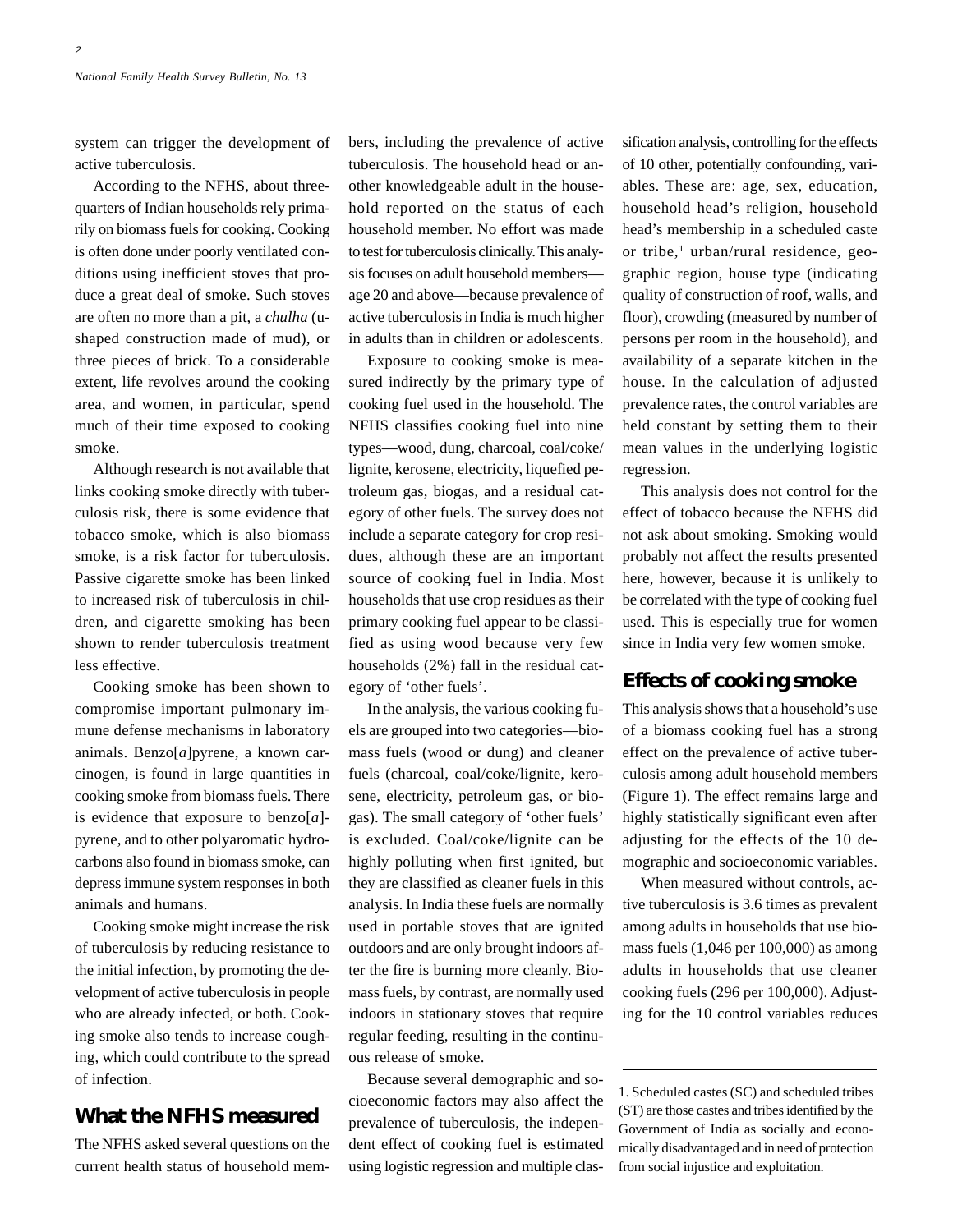

#### **Figure 1. Unadjusted and adjusted prevalence of active tuberculosis in adult household members, by primary type of cooking fuel used in the household**

this difference somewhat, but the independent effect of cooking fuel remains strong. After adjusting for the other variables, active tuberculosis is 2.6 times as prevalent among adults in households that use biomass fuels (969 per 100,000) as among adults in households that use cleaner fuels (378 per 100,000). Both the unadjusted and the adjusted effects are highly statistically significant (*p*<.0001).

**The effect is greater for women.** Because women do virtually all the cooking in India, they are much more exposed than men to cooking smoke. Thus, if exposure to cooking smoke is an important factor affecting the risk of active tuberculosis, then the type of cooking fuel used in a household would be expected to have a stronger effect on tuberculosis risk among women than among men.

Findings from the NFHS show that this is the case (Figure 2). Tuberculosis prevalence rates are much higher for both men and women in households that use biomass fuels than for men and women in households that use cleaner fuels, even after controlling for the 10 potentially confounding variables. The prevalence rate is 2.4 times higher for men and 2.7

times higher for women, indicating that the effect of cooking fuel is larger for women than for men, as expected. This effect is highly statistically significant  $(p<.0001)$  for both sexes.

**The effect is greater in rural areas.** The adjusted effect of biomass fuels on tuberculosis prevalence is large and highly statistically significant  $(p<.0001)$  in both rural and urban areas (Figure 3). The effect is somewhat larger in rural areas than in urban areas, however, perhaps mainly because medical services to treat tuberculosis are less widely available in rural areas.

# **How much tuberculosis can we attribute to cooking smoke?**

It is useful to consider what proportion of the tuberculosis prevalence indicated in the NFHS may be due to smoke from biomass fuels. A 'population attributable prevalence proportion' can be defined as:

| Prevalence in    | Prevalence in   |
|------------------|-----------------|
| total population | unexposed group |

Prevalence in total population

This measure can be interpreted as the proportionate reduction in tuberculosis prevalence that would occur if everyone were to use cleaner cooking fuels. It indicates (after controlling for the 10 potentially confounding variables) that 51% of the prevalence of active tuberculosis among persons age 20 years and older in India is attributable to cooking smoke from biomass fuels.

A much higher proportion of active tuberculosis can be linked to cooking smoke in rural areas (59%) than in urban areas (23%). This difference stems from two factors. First, the effect of biomass fuel use on tuberculosis prevalence is stronger in rural areas, and, second, bio-



**Figure 2. Adjusted prevalence of active tuberculosis in adult household members, by primary type of cooking fuel used in the household and by sex**

mass fuels are much more widely used in rural areas.

The link between exposure to cooking smoke and risk of tuberculosis may be even stronger than this analysis suggests. For one thing, households in India typically use a combination of cooking fuels, but the NFHS only provides information on the primary cooking fuel used. To the



**Figure 3. Adjusted prevalence of active tuberculosis in adult household members, by primary type of cooking fuel used in the household and by residence**